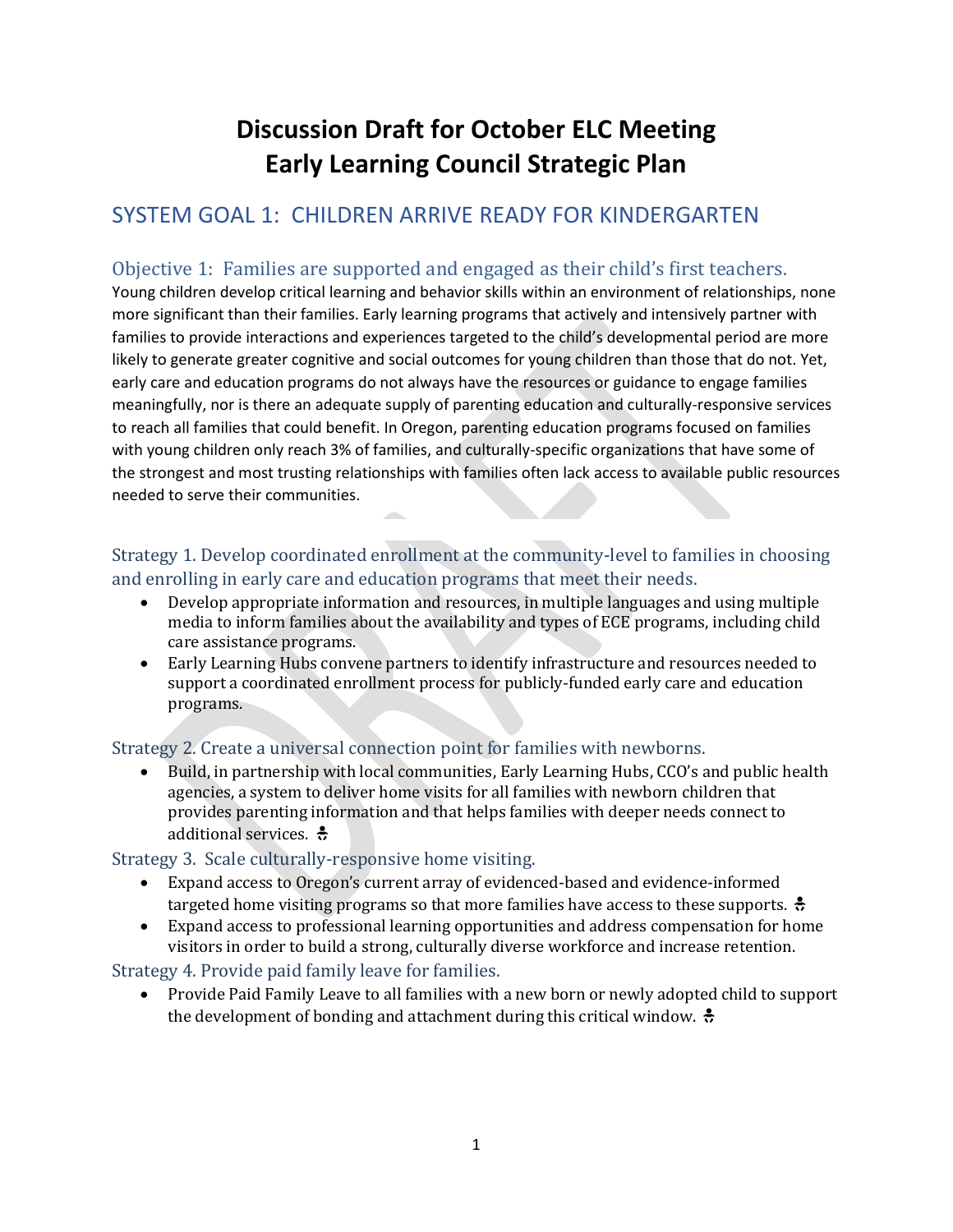# Objective 2: Families have access to inclusive, affordable, high-quality, culturallyresponsive early care and education that meets their needs.

Children who attend high-quality early care and education (ECE) are more likely to enter kindergarten ready to succeed and to thrive through their school career and into adulthood. Yet, there are significant barriers to accessing ECE for families who are economically disadvantaged – including finding programs that are affordable and meet their scheduling needs – and for families of color – including culturallyresponsive or specific care or care that supports the home language. Achieving a supply of accessible, high-quality ECE takes sound policy, resources, and the engagement of families. Oregon has made a number of improvements and investments to increase families' access to high-quality ECE; however, we must do more work to ensure that the early care and education sector is build on a strong foundation (i.e., child care licensing), supports and finances programs to progress toward higher quality practices, and ensures communities have resources to scale in a way that supports the different needs of families and children.

Strategy 1. Expand access to, and build the supply of, high-quality (culturally-responsive, inclusive, developmentally appropriate) affordable infant toddler early care and education that meets the needs of families.

- Create, scale and sustain a state-wide high-quality infant and toddler child care program with a focus on children who are historically underserved.  $\frac{1}{2}$
- Create shared service networks within rural and urban communities to better scale infant and toddler care.  $\frac{2}{\sqrt{2}}$
- Increase state investments in Early Head Start by expanding Oregon Prekindergarten as a prenatal to five program.

Strategy 2. Expand access to, and build the supply of, high-quality (culturally-responsive, inclusive, developmentally appropriate) affordable preschool that meets the needs of families.

- Expand preschool programs (i.e., Oregon Prekindergarten, Preschool Promise, Early Childhood Special Education) to serve more children, especially those who are historically underserved.
- Align policies across Oregon's three state preschool programs (Early Childhood Special Education, Oregon Pre-K, Preschool Promise), to facilitate blended funding models.
- Expand use of child care assistance contracts for wraparound care for pre-k programs so they meet the needs of working families.

### Strategy 3. Improve the essential infrastructure for high quality ECE.

- Conduct a statewide facilities needs assessment to identify communities with a dearth of ECE facilities and invest accordingly.
- Facilitate the opening of high-quality family child care and child care centers within affordable housing units and housing developments.
- Create a regional plan for expanding access and supply of high-quality infant, toddler and preschool early care and education, available at times that meet the needs of families,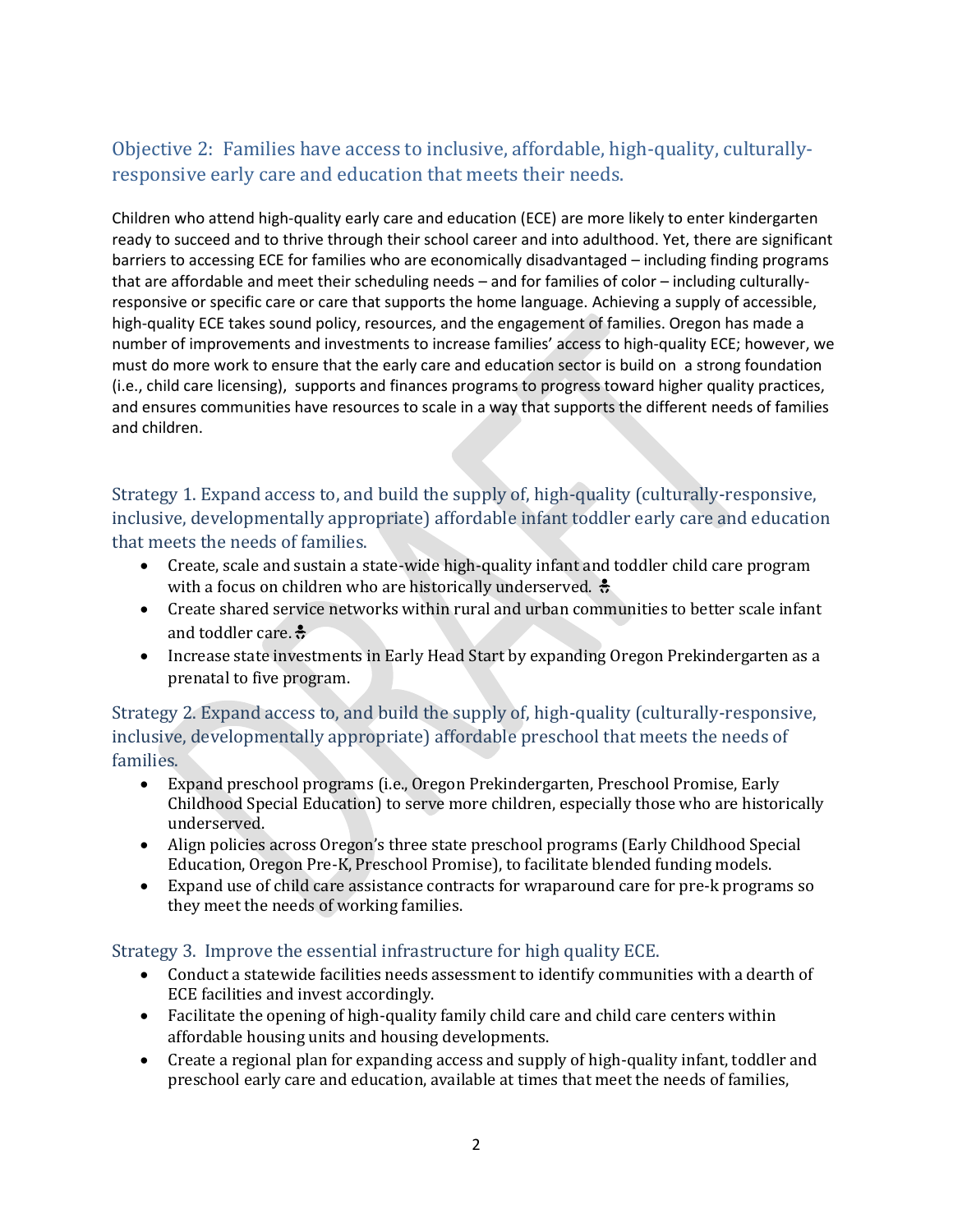especially to historically underserved infants, toddlers and preschoolers, under the leadership of the Early Learning Hubs.

- Utilize the state's licensing and Spark programs to recruit and support providers, especially in rural communities and communities of color, to become licensed and implement health and safety practices.
- Implement enhanced child care licensing standards to ensure children are health and safe in care.
- Expand resources for Spark to reach additional ECE providers, including family, friend and neighbor caregivers to receive supports and incentives to implement best practices in ECE.

### Strategy 4. Strengthen Child Care Assistance programs.

- Unify policies across all child care assistance programs (i.e., ERDC, TANF child care and contracted child care assistance).
- Increase resources for child care assistance programs to align to the cost of delivering quality care across all types of care and ages, and to guarantee participating families pay no more than 7% of their income on care.
- Ensure subsidy policy results in continuity of care, particularly for infants and toddlers.  $\div$
- Ensure subsidy policy reflects the scheduling needs of families.

Strategy 5. Increase the ability of the business community to promote and support ECE.

- Educators (HD)
- Support child care as a business (HD)

# Objective 3: Increase physical and social-emotional health promotion and prevention in early childhood.

Children rapidly grow in the first five years of life. Their development is a dynamic process that is fostered within nurturing relationships and interactions with parents and caregivers. The important skills gained during this period become the foundation for all development that follows, including physical, perceptual and motor development, social-emotional well-being, approaches to learning, and cognitive, language, and literacy development. Oregon is a leader in providing health care coverage for children; however, it is estimated that 40% of Oregon's children, birth through kindergarten entry, will face socioeconomic, physical, or relational risk factors that could compromise their healthy development, school readiness, and future academic success. In addition, 52% of children ages 6-9 in Oregon have tooth decay; one of the most prevalent chronic conditions of childhood and can lead to having problems with eating, speaking, playing, and learning. The infant mortality rate, while slightly lower than the national average and decreasing in recent years, still indicates significant racial disparities with Native Americans and African Americans being nearly twice as likely to die before their first birthday than other children. The focus of the work for the next five years will be on improving the quality of early childhood health care, increasing access to oral health, and expanding the capacity to support young children's health and development overall.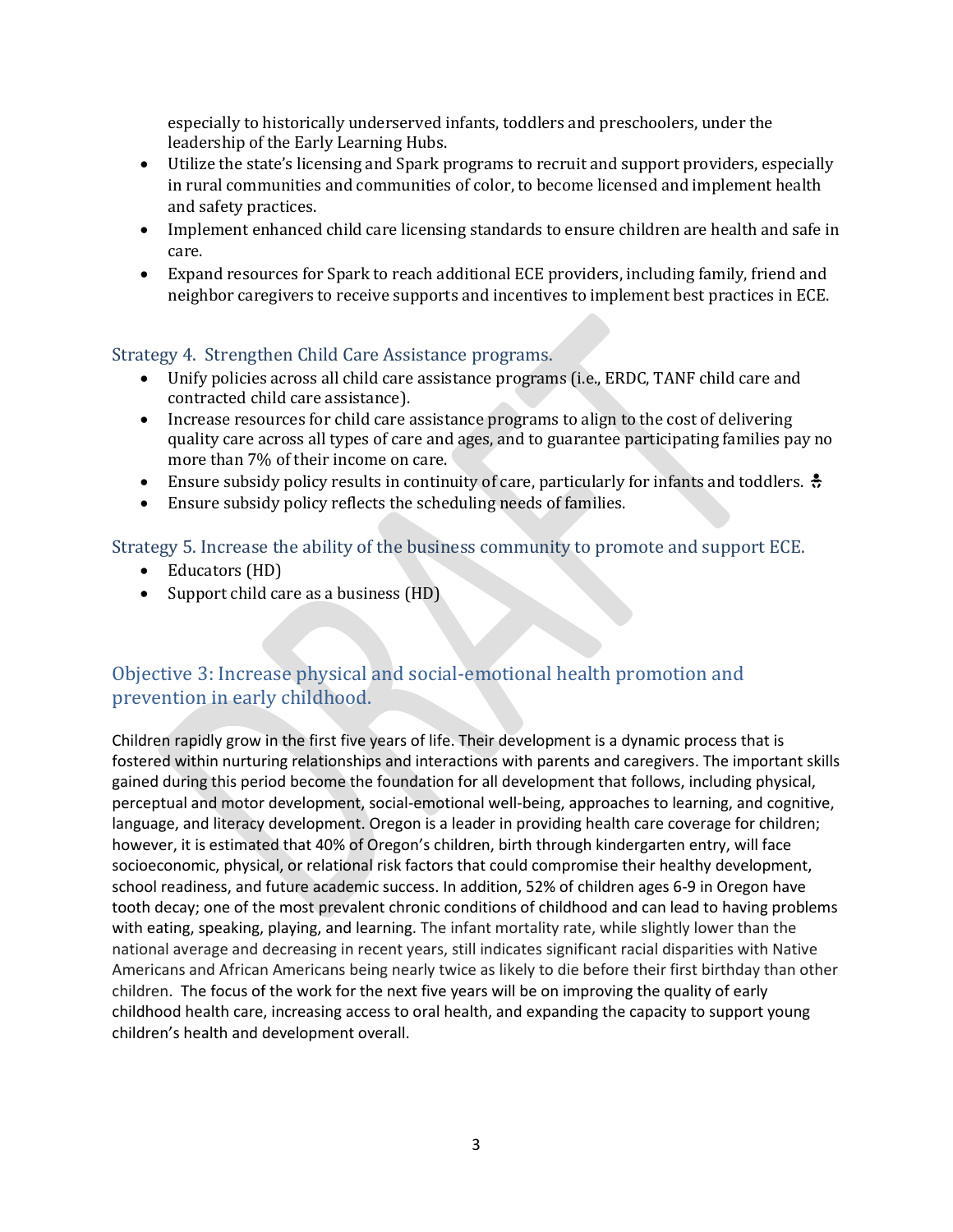## *Strategy 1. Ensure prenatal to age five health care services are comprehensive, accessible, high-quality and culturally and linguistically responsive.*

- Improve access to patient-centered primary care homes for all young children.
- Strengthen the early childhood focus of Coordinating Care Organizations (CCO) by adding Early Learning Hub representation on CCO's governing board or using other tools to improve relationships and coordination.
- Increase the integration of physical, behavioral and oral health for young children.
- Incentivize high quality, evidence-based pediatric care, including rural communities.

### *Strategy 2. Increase the capacity to provide culturally-responsive social-emotional supports for young children and their families.*

- Increase access to culturally-responsive mental health services, including by ensuring there are diverse providers with expertise in children birth through age 5.
- Train home visitors, mental health professionals and early care and education providers in a relationship-based infant mental health and equity approach.  $\frac{1}{2}$
- Assess capacity of behavioral health services for young children and families.
- Ensure a focus on children whose families are affected by substance abuse and family separation, including by ensuring access to community health workers.

### Strategy 3. Increase and improve equitable access to early childhood oral health.

- Increase access and address disparities in prevention and treatment dental services for young children.
- Advance provider trainings such as First Tooth and Maternity Teeth for Two.  $\frac{1}{2}$
- Continued integration of oral health services in early care and education settings.

### Strategy 4. Strengthen coordination among ECE, health and housing to promote health and safety for young children.

- Provide health consultation across ECE settings.
- Collaborate to support families and ECE providers in implementing safe sleep practices.  $\ddot{\cdot}$
- Identify areas of shared accountability across housing, health and ECE, and expand joint activities that promote environmental health, injury prevention and safety, physical activity and healthy foods.

# Objective 4: Young children with behavioral, development and healthcare needs are identified early and supported to reach their full potential.

All children deserve the opportunity to develop to their full potential. For children with special needs, this means assuring accessibility, providing additional targeted supports and access to the same full range of early care and education settings as their typically developing peers. Because programs and providers often lack the training and resources to support children with special needs or who do or are perceived to have behavioral challenges, children can be excluded from early care and education settings. Research also demonstrates that earlier developmental delays are detected, the more readily they can be remediated. Building local community-based systems that ensure early learning detection and a family-friendly process of referral to the supports that best address the needs of the individual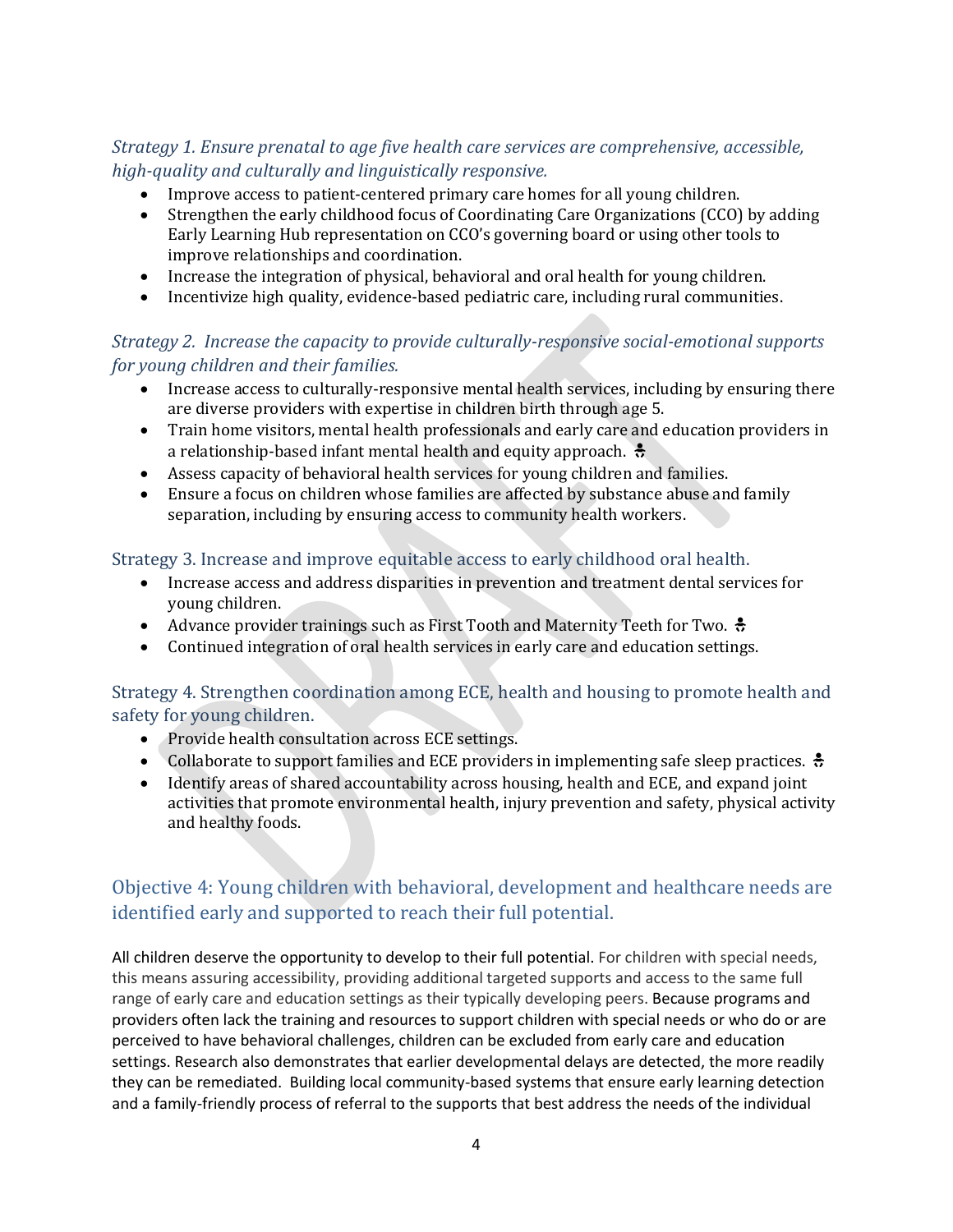child and family is essential to achieving that end. Once children are identified, there also need to be a broad range of services to be available in a community to adequately address those needs. Low levels of funding and narrow eligibility requirements mean that children either receive too little supports or are not able to access early intervention/early childhood special education services at all.

Strategy 1. Ensure adequate funding of and access to a range of regional and communitybased services, including Early Intervention/Early Childhood Special Education services.

- Increase funding so that that Early Intervention/Early Childhood Special Education services are at an adequate level to support the positive development of children with special needs as defined by the 2010 report to the Oregon Legislature.
- Review the criteria used to determine whether a child is eligible for EI/ECSE services and make and implement recommendations around the appropriate eligibility thresholds to ensure that all children needing these services are able to access them.
- Provide resources for communities to expand the array of services available to infants and toddler and their families that need additional supports.  $\ddot{\ddot{\cdot}}$

Strategy 2. Continue to prioritize screening through the health system and build pathways from screening to a range of community-based services and supports for children and families.

- Improve screening
- Scale successful approaches to build community-based referral systems from screening to services that meet the diverse needs of young children and families.

Strategy 3. Strengthen state policies and provide guidance and technical assistance to ECE programs to prevent expulsion and suspension.

- Align policies across ECE programs and K-12 regarding suspension and expulsion.
- Improve data systems to track suspension and expulsion across the birth to five early learning system and early grades, disaggregated by race and ability.
- Provide culturally-responsive mental health consultation to ECE providers.
- Increase access to anti-bias early childhood education training for ECE providers.

# Objective 5: Build and retain a high-quality, culturally-responsive and diverse early care and education workforce.

Responsive caregiver-child relationships serve as the foundation for brain development in the earliest years of life. The early care and education (ECE) workforce serve this critical role for children in child care and preschool programs, and are the single most important ingredient toward high-quality care. Yet, Oregon's early childhood educators typically make between \$25,000 and \$35,000 annually. The state has made some progress by requiring compensation parity for educators in its Preschool Promise program, but this is the only program with compensation standards for educators. In addition, we know that professional compensation is a necessary but insufficient condition: educators also need ongoing professional learning supports and positive, supportive work environments in order to implement best practice. As we seek to improve the conditions for the ECE workforce, we must ensure that we maintain and build upon the racial/ethnic and linguistic diversity of the current field and honor the often decades of work that our current educators have contributed toward making the lives of Oregon's youngest children better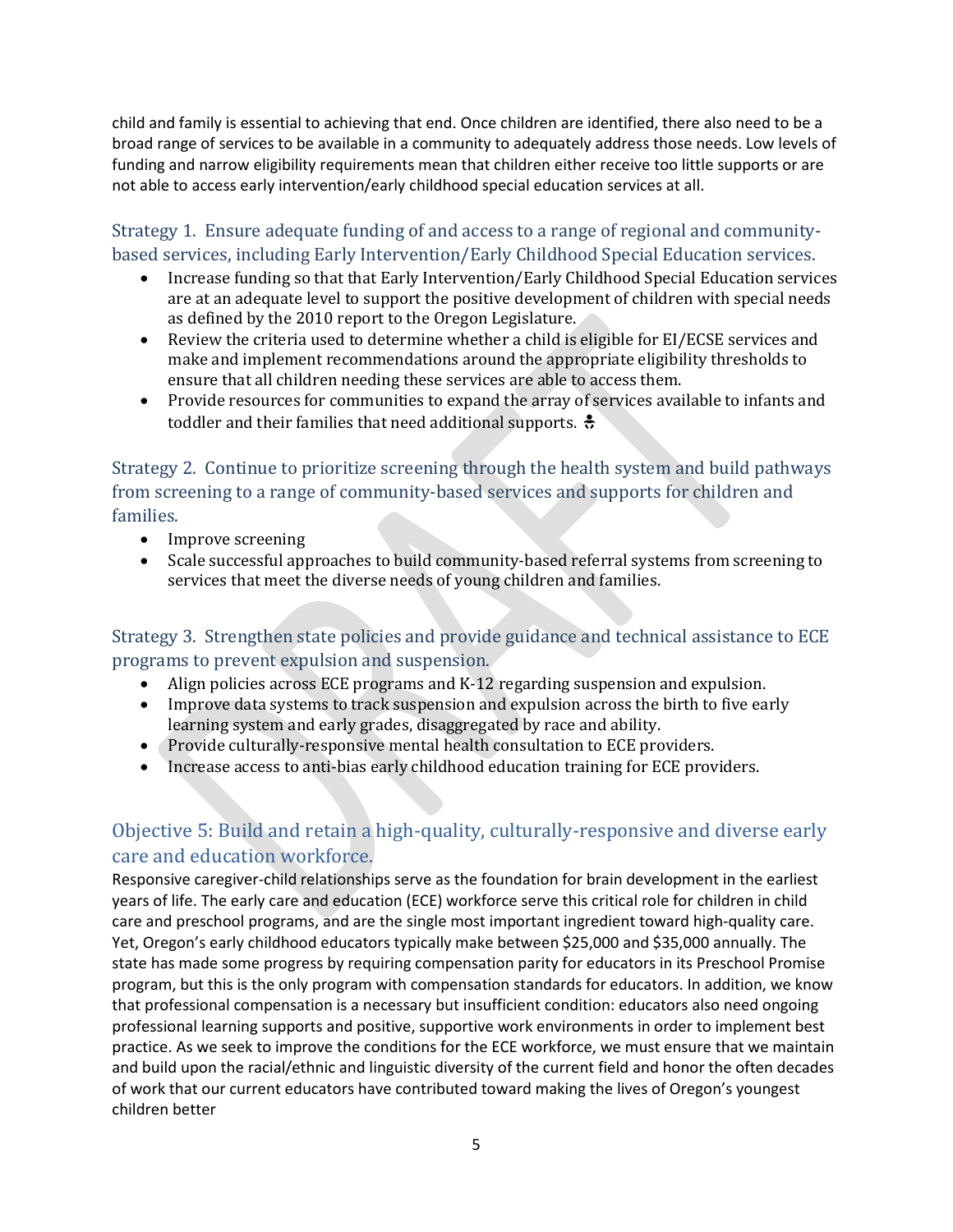### Strategy 1. Improve professional learning opportunities for the full diversity of the ECE workforce.

- Implement a competency-based professional learning system that is culturally and linguistically relevant for educators, educational leaders, professional development and training personnel.
- Tailor and scale supports for Family, Friend and Neighbor caregivers, especially for those receiving child care assistance.
- Create competencies and professional learning opportunities that speak to the unique role of infant and toddler educators.  $\frac{4}{9}$
- Ensure communities have data needed to design and evaluate effectiveness of professional learning for the diversity of the workforce – including across different settings.
- Increase the relevance and effectiveness of professional learning through job-embedded supports.
- Culturally-responsive pedagogy

## Strategy 2. Build pathways to credentials and degrees that recruit and retain a diverse ECE workforce.

- Partner with higher education institutions to ensure degree programs reduce barriers to higher education and meet the needs of the current workforce, equitably addressing cultural, language, learning, and access needs, and curriculum addressing the prenatal-to-5 continuum.
- Fully implement all steps in the career pathway.
- Build upon existing scholarship programs to support more educators to enter the field and existing educators to attain AA and BA degrees in early childhood.
- Increase the number of educators entering the field by expanding opportunities for ECE preparation in high school that can be leveraged in higher education.

## Strategy 3. Compensate and recognize early childhood educators as professionals.

- Create educator compensation requirements that align with kindergarten educator compensation across publicly-funded ECE programs (e.g. Oregon Prekindergarten, Preschool Promise, contracted slots) and increase public investment to implement those requirements.
- Create financial incentives for ERDC and TANF child care providers to support compensation that is aligned with kindergarten educators.
- Develop educator compensation strategies for the broader ECE workforce.
- In collaboration with Early Learning Hubs and other partners, create understanding of the role and impact of early childhood educators among policymakers and the public.

## Strategy 4. Improve state policy to ensure ECE work environments guarantee professional supports.

- Create competencies and professional learning supports for program leadership.
- Ensure ECE program standards address program structures associated with better retention and quality of a culturally and linguistically diverse workforce.
- Collect and use data to improve professional supports (e.g., paid planning time, paid professional development time, compensation, wellness and health benefits).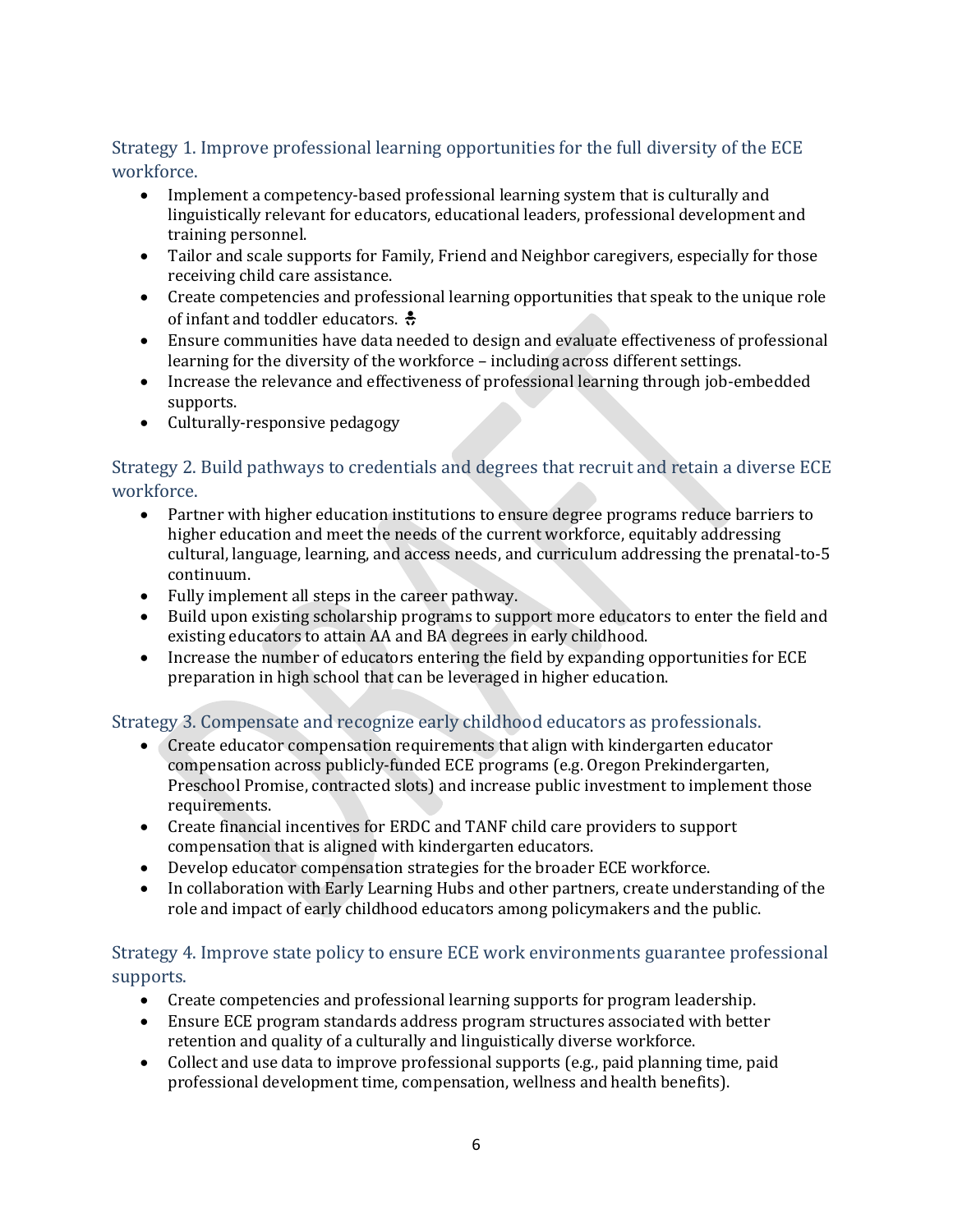# Objective 6: Children and families experience supportive transitions and continuity of services across ECE and K-12 settings.

Supporting successful transitions from early care and education (ECE) into K-12 systems is critical for ensuring that all children, particularly children furthest from opportunity, are able to enter kindergarten ready to succeed and experience a strong start in school. Oregon has made meaningful strides to support kindergarten transitions over last several years, particularly in relation to the implementation of summertime transition camps and parenting education programs. However, there remains significant work to be done to strengthen and align local practices related to culturally responsive, developmentally appropriate practices in settings in which child learn and grow. The Oregon Kindergarten Assessment continues to be an under-utilized resource for helping policymakers and local early learning and K-12 practitioners gain a deeper understanding of the types of experiences that children have before they arrive at school. Kindergarten transitions, which related to both specific programs and the prenatal-grade 3 systems as a whole, continue to be treated as discrete programs, rather than a holistic set of practices that support seamless alignment between early learning and K-3 for children, families, and professionals. Furthermore, when Oregon rolled out funding for full day kindergarten in 2015, the State provided limited guidance or support to school districts on how to effectively scale up effective practices for full day kindergarten classrooms.

### Strategy 1. Establish shared professional culture and practice between ECE and K-3 that supports all domains, including social-emotional learning.

- Implement Prenatal to 3rd grade Professional Learning Teams (PLT's), consisting of both early learning and K-3 educators, with participation in shared statewide and regional professional development activities on the part of both early learning and K-3 educators, including elementary school principals and ECE directors.
- Support school districts to align attendance, curriculum, instructional and assessment practices across the Prenatal to  $3<sup>rd</sup>$  grade continuum with a focus on high-quality (culturally-responsive, inclusive, developmentally appropriate).
- Scale and expand the work of Early Learning Hubs and local communities through the Early Learning Kindergarten Readiness Partnership & Innovation program (KPI) and local funding sources, to support social-emotional learning across the P-3 continuum.

## Strategy 2. Improve the Oregon Kindergarten Assessment (KA) to better support decisionmaking between early learning and K-12 stakeholders.

- Enhance the KA process, including culturally appropriate and language/literacy measures, for children whose home language is not English and who are dual language learners, starting with Spanish.
- Through ODE's Assessment Unit, provide sufficient support to school districts to ensure that the assessment is administered properly and in ways that are developmentally appropriate.
- Improve the communications and data analysis/interpretation tools for the KA so that that policymakers, Early Learning Hubs, providers of early learning services, school districts, and elementary schools have access to timely, accessible, and actionable data that supports regional and local decision-making.
- Develop a Kindergarten Entry Family Survey that enables families to provide information about their children's experiences and provides a more holistic picture of children's development.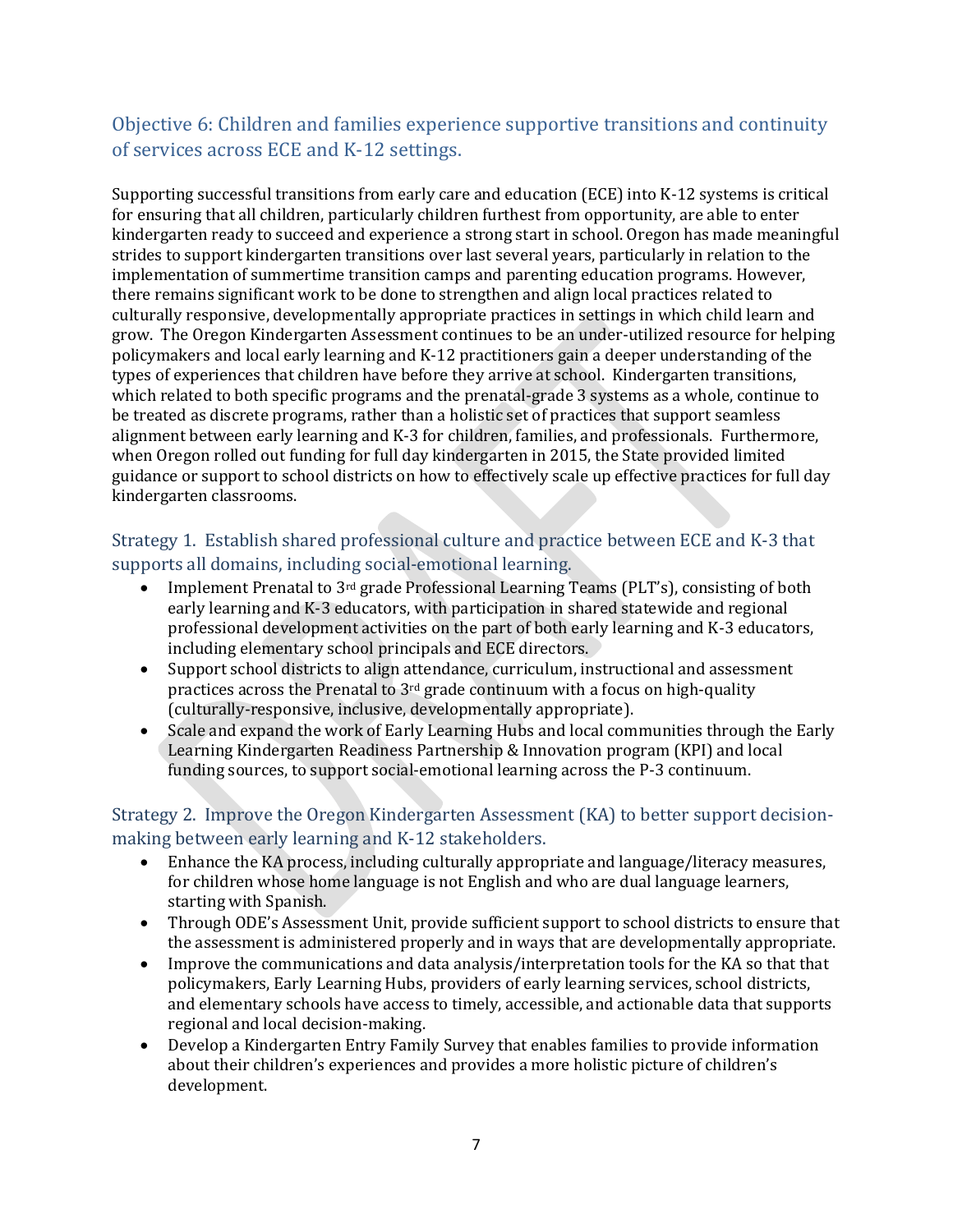# SYSTEM GOAL 2: CHILDREN ARE RAISED IN HEALTHY, STABLE AND ATTACHED FAMILIES

# Objective 1: Reduce disparities in the physical and social-emotional health of parents and caregivers.

Children's healthy development depends to a large extent on the health and well-being of their parents and caregivers. Oregon has had recent successes in improving access to preconception, reproductive and timely prenatal care services that support healthier birth outcomes, but disparities in access persist. In addition, one in seven women suffer from postpartum depression, and adoptive parents have similar rates as birth parents. Optimizing parental mental health can break the transgenerational impact of maternal depression, and can help to improve children's social emotional development, secure attachments, and kindergarten readiness. There is also an increasing concern about the impacts of adverse childhood experiences (ACES). 46% of Oregon adults have experienced two or more such experiences, and 22% have experienced four or more. ACES are often a root cause of many social, emotional, physical and cognitive impairments in childhood, and persist into adulthood with increased rates of chronic diseases, mental illness, disability, and premature mortality. In addition to ACES, societal and systemic racism is a form of trauma that can create a kind of physiological stress that contribute to the disparities being seen in health outcomes. Supporting parents' health and mental health means they are able to provide nurturing relationships and the important parent-child interactions needed for children's health, growth and development, which could lead to improved outcomes, reduced health costs over time, and improved health equity. In addition, covering parents' health care helps create financial stability for the family and increases children's participation in preventative health care.

## Strategy 1. Increase equitable access to reproductive, maternal, and prenatal health services.

- Increase access to traditional health workers (e.g., doulas) and home visiting services.
- Address the needs of women impacted by substance use disorder, such as through integrated prenatal care and SUD treatment, as well as infants affected by neonatal abstinence syndrome.

Strategy 2. Improve access to culturally and linguistically responsive multi-generational approaches to physical and social-emotional health.

- Reduce families' financial burden of healthcare costs.
- Expand accessible and culturally responsive systems that support family unity while addressing parent co-occurring health, mental health, addiction, and/or parenting strategies.  $\frac{1}{2}$
- Improve access to health care for families who are pregnant or with young children.
- Ensure a continuum of services for children and their caregivers when families are affected by mental health conditions and substance use disorders.
- Address the cross-generational transmission of trauma by identifying and addressing adverse childhood experiences.
- Increase partnerships between CCOs and community health workers to enable access.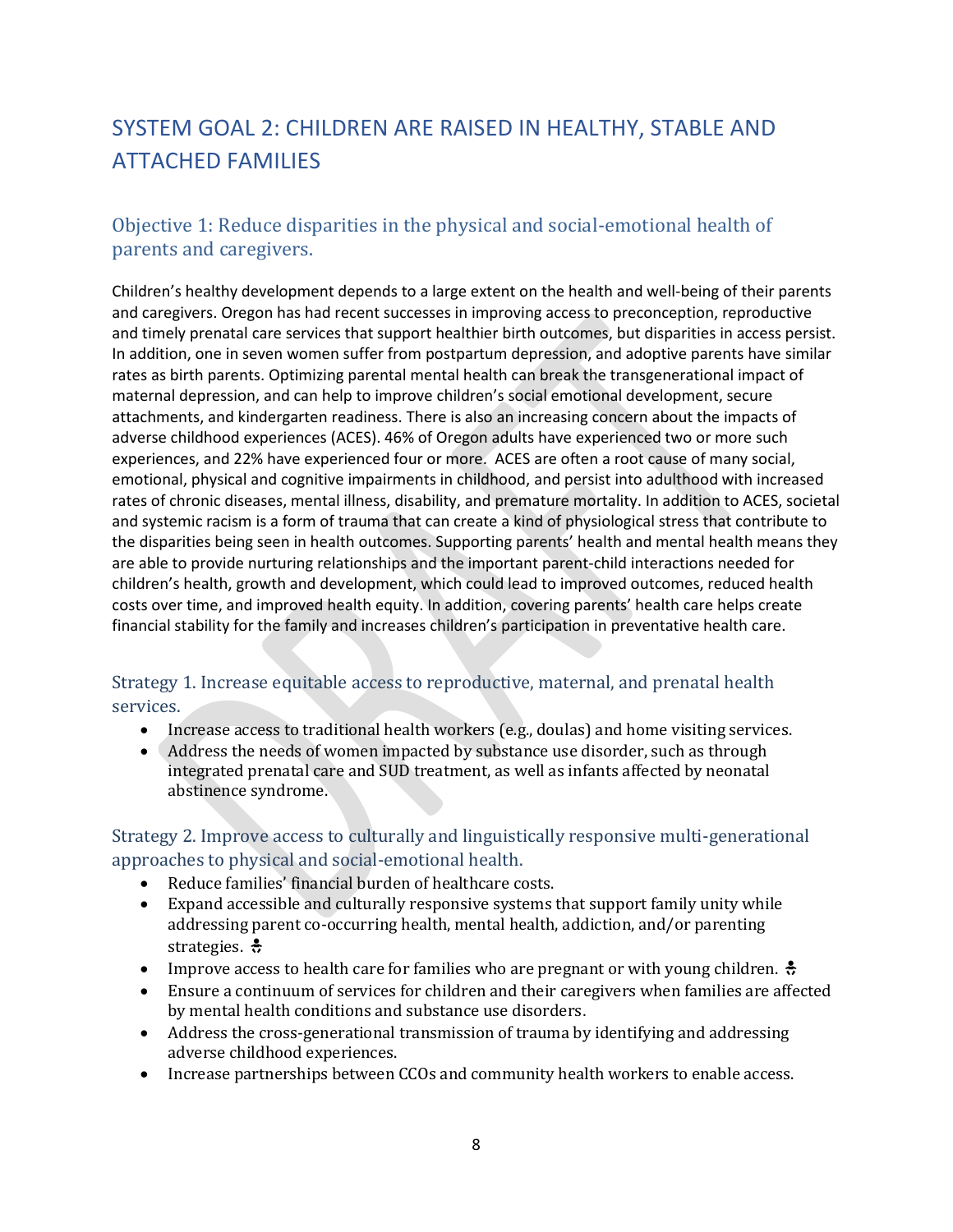# Objective 2: Families with young children who are experiencing adversity have access to coordinated and comprehensive services.

Housing, food, and employment instability often creates an environment of desperation and household turmoil that adversely affects the life trajectory of our youngest children. In 2017, Oregon had the second highest rate of homelessness among people in households with children in the United States. 31% of all renter household families with children under age five spend more than half of their incomes on rent and are considered severely housing cost-burdened. These factors coupled with the high cost of child care are placing families in a complex, insurmountable situation that they are unable to traverse alone. The stresses placed on families with young children contribute to their high rates of involvement with the child welfare system: over 40% of the children in foster care are age five and under. Working with families to increase individualized, relational strategies, Oregon has the opportunity to address what has been increasingly compounded for families over time and put an end to this cycle of inequity.

## Strategy 1. Expand and focus access to housing assistance and supports for families with young children.

- Expand and focus housing subsidy for families with young children, starting with families with children prenatally to 12 months of age that are experiencing unsheltered homelessness.  $\frac{1}{2}$
- Expand the supply of affordable housing and rental assistance for families with children by exploring new programs and working with providers to establish priorities for assisting families with young children.
- Strengthen relationships between Hubs, Community Action agencies and local housing authorities to focus on families with infants and toddlers.  $\ddot{\ddot{\cdot}}$

## Strategy 2. Provide preventive parenting support services to reduce family engagement in the child welfare system.

- Increase access to evidence-based early learning programs (e.g. Relief Nurseries, parenting education, home visiting programs) s proven to reduce abuse and neglect for families at imminent risk of entering into the child welfare system.
- Strengthen collaboration between Early Learning Hubs and DHS field offices to increase access to community supports for families at risk for entering into the child welfare system and to develop community-based child abuse and maltreatment prevention strategies.
- Expand access to family coaches for local community-based parenting organizations.

Strategy 3. Improve nutritional status of young children, particularly infants and toddlers.

- Breastfeeding promotion  $\frac{1}{2}$
- Improve connections between WIC and primary care homes.

Strategy 4. Link high-quality ECE programs such as Early Head Start, Head Start, Preschool Promise and Spark rated programs, with other publicly-funded programs such as selfsufficiency and housing assistance.

 Strengthen partnership, and align priorities to include strategies such as waitlist prioritizations and incentives to enable better linkage between high-quality early care and education programs and families served in self-sufficiency and housing assistance programs.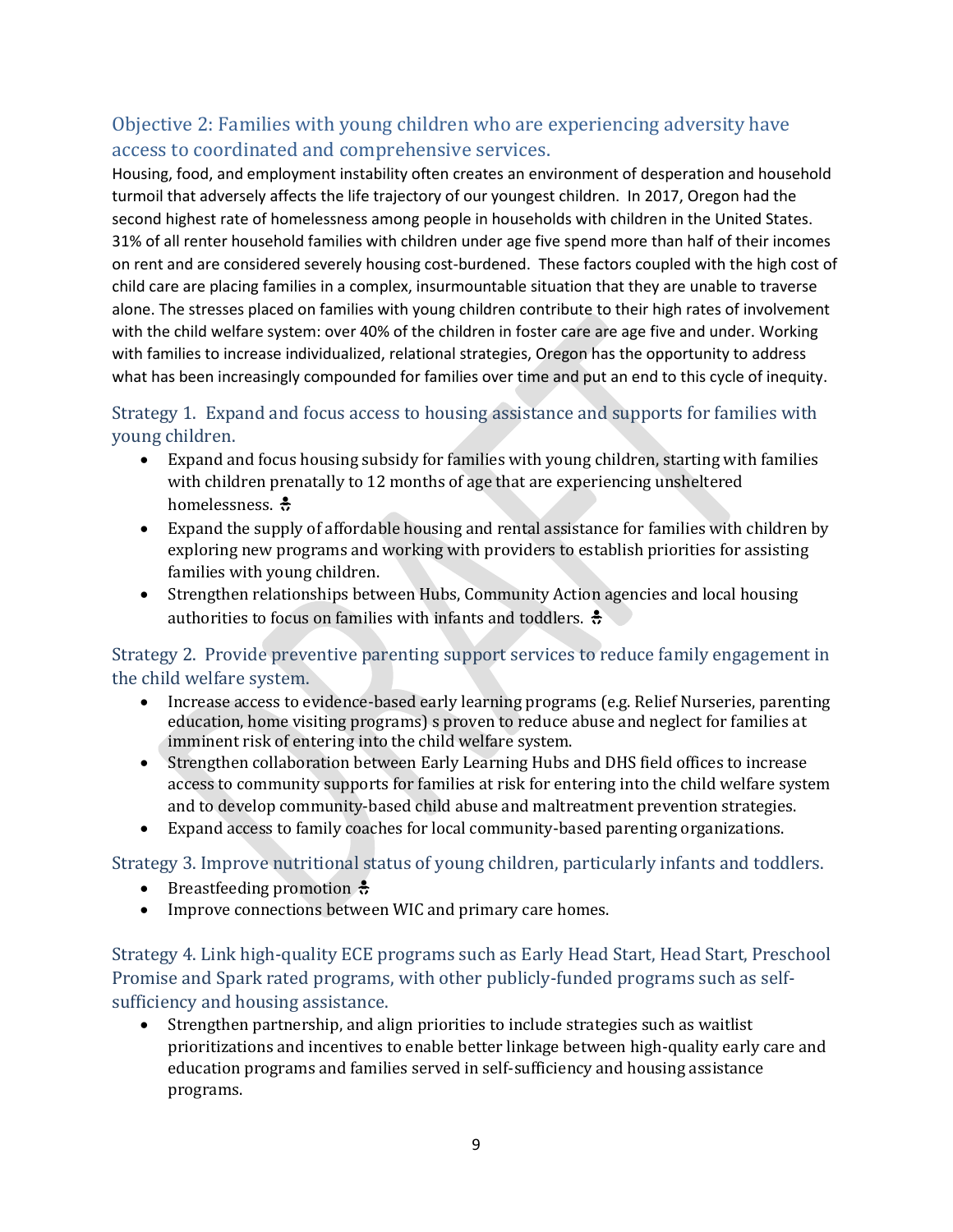Develop innovative child care networks, connected to affordable housing complexes, focused on equipping early learning providers to deliver relational, trauma informed care so children and their families can leave shelters, exit homelessness, and enter safe and healthy homes, with quality enriched early learning opportunities as their foundation.

# SYSTEM GOAL 3: THE EARLY LEARNING SYSTEM IS ALIGNED, COORDINATED, AND FAMILY-CENTERED

Objective 1: Increase capacity to collect, integrate, disaggregate, analyze and disseminate data to improve systems, services and outcomes for young children and their families, particularly from communities historically excluded from opportunity.

Oregon is committed to using data-based decision-making to drive positive outcomes for children prenatal to five and their families. This commitment to data-based decision-making is also a strong part of its commitment to equity as Oregon uses disaggregated data to assess impacts of policies and investments on children who are historically underserved. In order to live up to this commitment, Oregon needs to increase its capacity to collect, integrate, analyze and disseminate data across the early learning system and at the state, local and programmatic levels. The state needs to increase its capacity to collect accurate and meaningful data from early care and education programs and share the data back with programs in ways that support on-going quality improvement. As the state's ability to collect solid data from early care and education programs improves, data from these programs needs to be integrated into longitudinal data systems and with data from other systems, so that the impacts of investment and strategies can be accurately assessed. The state also needs to increase the Early Learning Hubs access to data from across all sectors and invest in their capacity to use this data, so that local communities are empowered to make the most effective decisions about how to direct local resources. In addition to better tracking how children and families that have connected with programs and services are doing, Oregon also need to be able to track the well-being of children and families as a whole, information that is best provide through a population level survey.

### Strategy 1. Strengthen data-driven community planning.

- Increase access to state and local data, as well as resources, to improve Hub capacity to use data in its planning to ensure the highest needs are met and that the greatest impact for children and families is achieved.
- Address data sharing and data governance barriers, while protecting family privacy, that limit community access to data need for decision-making.
- Specifically incorporate data on children of color and children from families historically farthest from opportunity.
- Bring state and community leaders together to better understand data in order to track the well-being of children and families in communities, guide a process of continuous quality improvement, and facilitate collaboration across sectors and partners.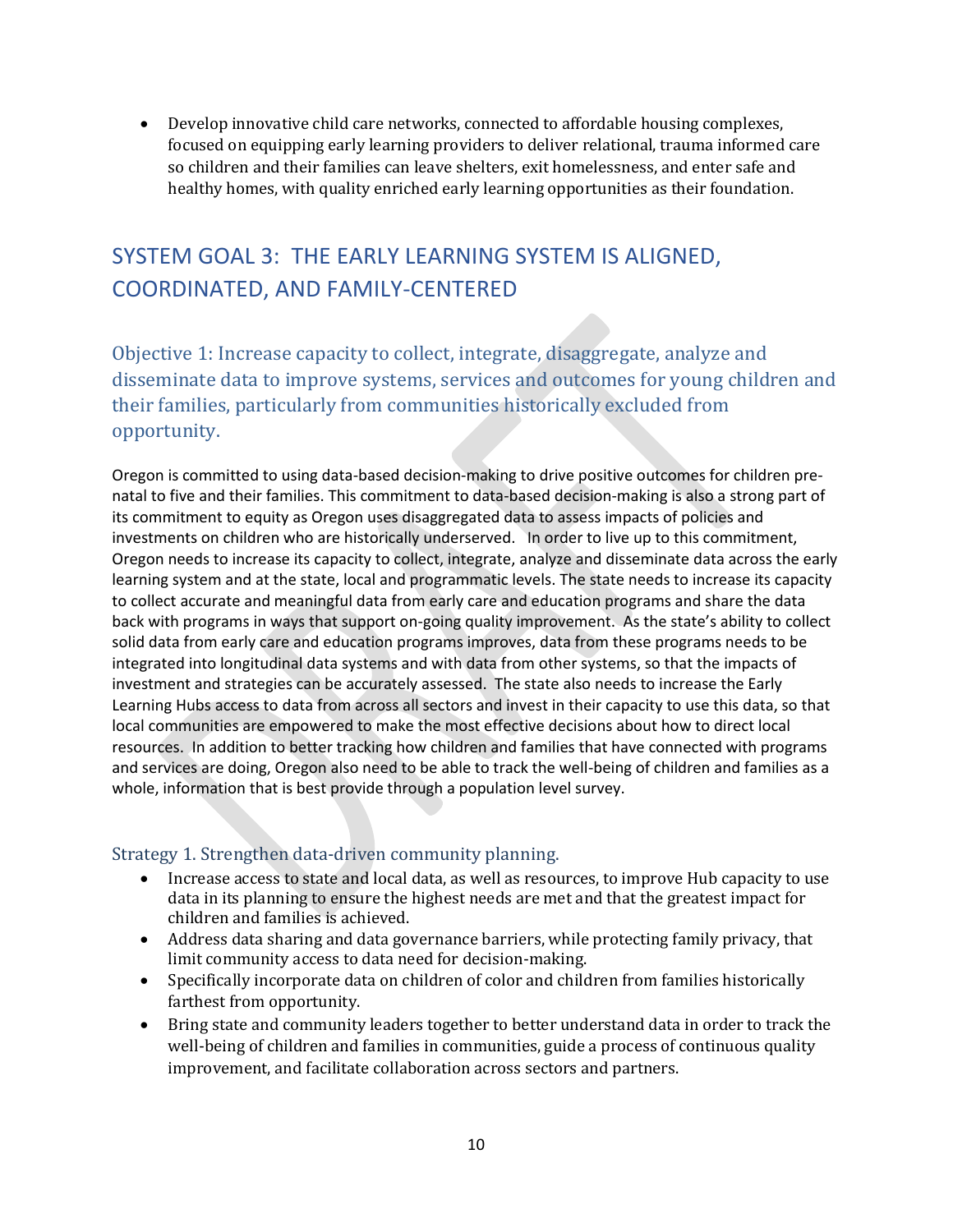### Strategy 2. Integrate early learning data into the Statewide Longitudinal Data System.

- Build state and program capacity to collect, monitor and analyze data from early care and education programs to support quality improvements in the delivery of early care and education services and programs for children pre-natal to five and their families.
- Use integrated data from State Longitudinal Data System to determine impacts of early childhood investment and identify the most effective strategies for supporting positive outcomes for children and their families.
- Specifically incorporate data on children of color and children from families historically underserved communities.

## Strategy 3. Develop and implement a population survey to track the well-being of children and families across

- State agencies collaborate to finance, develop and implement a population survey of Oregon families with young children that provides holistic information on their well-being.
- Ensure that the survey is developed and implement so as to provide accurate and holistic information on the well-being of families from historically underserved populations.

### Strategy 4. Create and use an early learning system dashboard to create shared crosssector accountability for outcomes for young children and their families.

- Create and regularly monitor an Early Learning System Dashboard that fosters collective impact and shared cross-sector, cross-agency accountability for population level outcomes for children prenatal to five and their families.
- Specifically incorporate data on children of color and children from families historically farthest from opportunity.

# Objective 2: Improve the alignment and capacity of the cross-sector early learning workforce to support young children and their families across the system.

Despite working in different settings, the early learning (EL) workforce – consisting of health, human services, K-12, and the early care and education sector – serves young children and their families largely toward the same end: ensuring children's health and development is on track. This also requires some common knowledge and skills, as well as partnerships with one another. In order to support families and children in a consistent way, key areas of shared knowledge and competency must be identified and supported in a way that is shared across the entire system.

### Strategy 1. Support consistent, high-quality practice among all professionals in the familyand child-serving early learning workforce.

- Analyze existing core knowledge and competency frameworks or standards across disciplines for the family- and child-serving workforce to identify commonalities and gaps across sectors.
- Create and implement opportunities for shared professional learning across sectors in established areas of need (e.g., trauma-informed practices and family-centered referral pathways).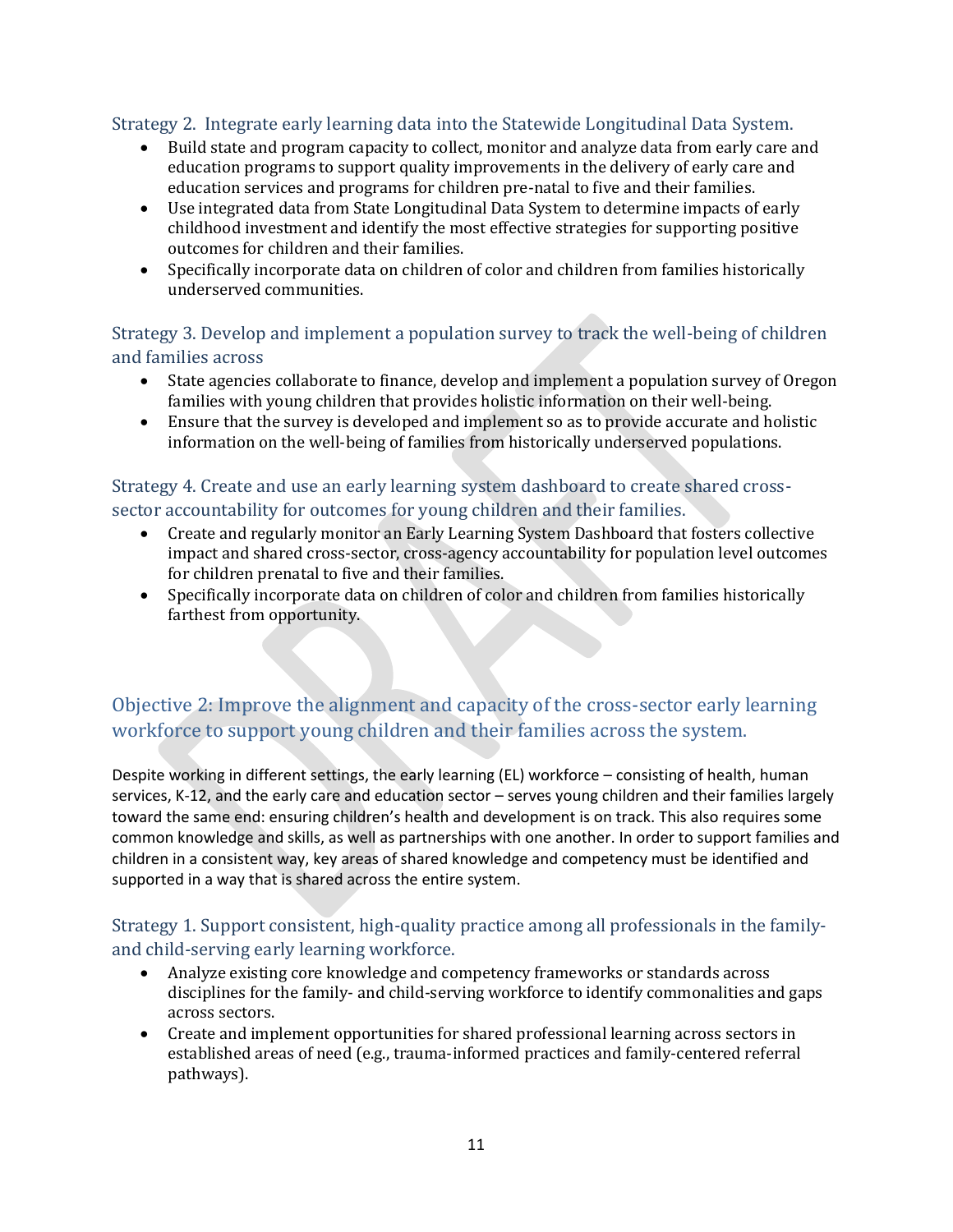Collaborate with the Higher Education Coordinating Commission and professional learning partners to incorporate identified areas of shared knowledge into curriculum.

#### Strategy 2. Improve cross-sector recruitment and retention.

- Through the Children's Cabinet, require state agencies to report on the diversity of race/ethnicity, language, compensation and working conditions of front-line staff within each sector.
- Analyze data across the early learning workforce to determine common strengths and shared challenges regarding diversity, compensation, turnover, qualifications and professional learning pathways in each sector.
- Use data analysis to create and implement a plan based on the common strengths and shared challenges.

# Objective 3: Prioritize investments to achieve equitable outcomes for families and their young children.

Oregon has demonstrated a commitment to establishing equitable outcomes for children and their families in the state. This means taking action to address the avoidable conditions that impact those who have experienced socioeconomic disadvantage or historical injustices and that children's outcomes are no longer predicted by race, where they live, or economic status. With the adoption of the Oregon Equity Lens in 2011, Oregon identified the need to improve its collection mechanisms for identifying and collecting data for children and families that are the most vulnerable and underserved in the state and directed more funding to meeting the needs of these families. This work highlighted the need to ensure that families are provided with access to high-quality education, health, housing, and the social services needed to ensure that they could reap the full benefits of an aligned and coordinated system of support. This includes increasing opportunities for continuous feedback between state systems and families. However, the disparate access to these combined services for families of color, dual language learners' families, low-income families, and other families who are historically underserved highlights systemic gaps of services that must be interrupted so that Oregon can service all families.

Strategy 1. Ensure resources are used to reduce disparities in access and outcomes.

- Collect, analyze and consolidate data across agencies on disparities in access and outcomes for the goals in this plan.
- Share the results and recommendations for further improvement, including cross-sector funding opportunities.

### Strategy 2. Align and expand funding opportunities for culturally specific organizations.

- Develop a coordinated state approach to increasing the capacity of culturally specific organizations to scale and seed promising culturally-responsive practices and programs in early childhood.
- Expand funding of culturally specific organizations to implement early childhood programing and build partnerships with other co programs.

## Objective 4: Strengthen state-community connections to create streamlined local systems that are aligned, coordinated, and family-centered.